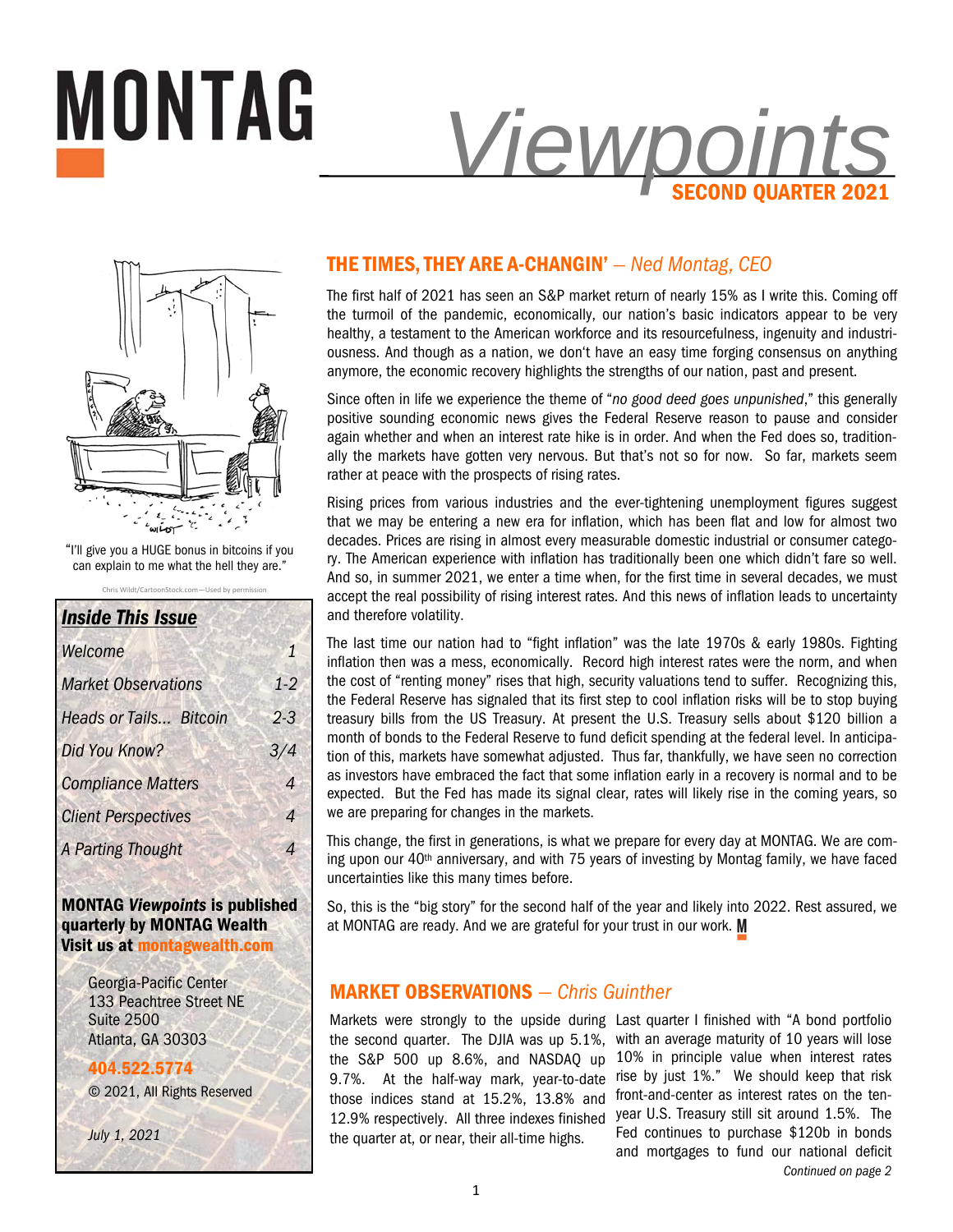#### *Continued from page 1*

FED) will continue to improve. However, infla- not enough 'stuff'... so prices are moving high-'normal'? Typically, U.S. Treasury rates are be creating a bubble in spending…and potenhigher than inflation, which is rising to over 3% and even 4%, depending on which measure ple). Similar liquidity can be found with corpoeconomy reopens, inventories and supplies will great if it happens but we're not sure many agree. Higher interest rates tend to lower security valuations and of course higher debt expenses slow the economy. A rubber band being pulled back farther and farther, snaps at some point.

We're on alert because so much of the current (Chart, right). Notice this shortage economy is in unchartered territory. Take M2, (Chart, below) a measure of consumers' current money supply. Shown here, you can get a sense of just how much money has been put to work by the Fed and shows up in consumer savings and checking accounts. This is the



spending… with the idea being that unemploy-'demand' side of the inflation equation. A lot ment (an important goal and mandate of the of money is available currently and there's just tion is being seen everywhere, and that paves er and will likely continue. We're concerned the way for rates to return to 'normal'. What's that the Fed's continued push to stimulate may you want to follow. The Fed tells us that as the rate America. The good news is, the consumer catch up…and prices will ease. That will be estate collapse and is in a stronger position tially accelerating inflation (housing for examhas managed to de-lever since the '08 real now to withstand the next storm.

> What other unprecedented indicators are we watching with concern?  $_{1.8}$ The list is long but take a look at inventories relative to sales of all the companies in the S&P 500 1.6 that is highlighted and goes back to 1965. This captures numerous other recessions but none have resulted in such low supplies.

> We're on alert because the combination of too much demand and 1.0 low supplies has never been great-

er. The trillions of dollars printed to avoid another bad recession feels great now, but that can come back to haunt us.

At MONTAG, our message is, as always, is to stay diversified as we strive to protect and grow our clients' capital. As the old adage says, *"markets take the stairs up, and the elevator down."* 



*Chris Guinther is Senior Investment Strategist & Porƞolio Manager* 

*We're on alert because so much of the current economy is in uncharted territory* 

Inventory to sales ratio (ex motor vehicle and parts dealers)



The information provided is for illustration purposes only. It is not, and should not be regarded as "investment advice" or as a "recommendation" regarding a course of action to be taken.

# **MAKING HEADS OR TAILS... BITCOIN** *— Randy Loving, CFA*

Investor clients at MONTAG get to look at all Since we can go anywhere in search of return, money.

This flexibility is unique in the financial services field. If we worked for a brokerage house, we would have to explain why their pre-set models for asset allocation are best for a client. If we worked for a mutual fund we would have to explain to a consultant why we are the right For the last year we have been tracking cryptofund to meet their clients' needs. At MONTAG we have freedom to look through all asset clascustomized portfolio for our clients.

asset classes to find opportunities to make our research efforts are focused on what conditions are needed for an asset class to outperform the rest of all other assets we could invest in. To do this we identify key metrics that have driven performance in the past and track them over time. This process allows us to be ready to invest when the opportunity presents itself.

ses and find the ones that provide the greatest lion, representing a little over ½ of the market opportunity to make money and fit them into a capitalization of all cryptocurrency. One imcurrency and Bitcoin specifically. Bitcoin currently has a market capitalization of \$743 bil-

#### **DEFINITIONS**

**Bitcoin Mining:** (No pick or digging) Bitcoin mining is the process of creating new bitcoin by solving a computational puzzle.

**Blockchain:** The record-keeping technology behind the Bitcoin network. The most common use so far has been as a ledger for transactions.

*Source:* Investopedia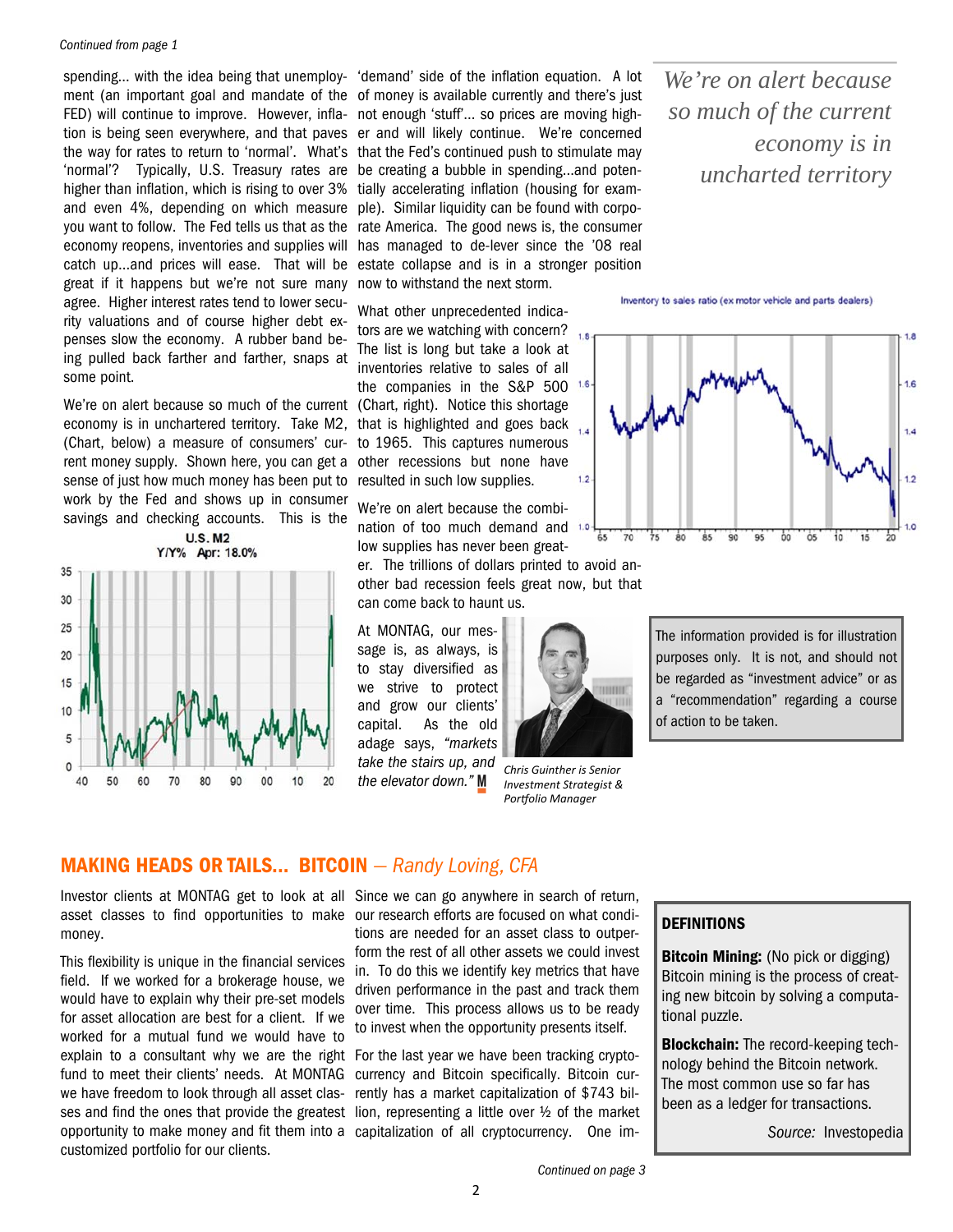*Continued from page 2 Large investors like Fidelity and BlackRock have recently warmed to the cryptocurrency asset class with the former referring to it as "digital gold"* 

#### **DID YOU KNOW?**

The dish — poached eggs and Canadian bacon on an English muffin, all topped with hollandaise sauce — remains a brunch staple in New York City's most luxurious restaurants, and far beyond, prepared by the most accomplished chefs, keeping the distinguished company of the Bloody Mary and the Mimosa. What New York City institution first served what became known as "Eggs Benedict"?

- *A. The Knickerbocker Hotel*
- *B. The Waldorf Hotel*
- *C. The Yale Club*

Total Volume @ Price

*D. The St. Moritz Hotel* 

*(Answer on Page 4)* 

portant factor to know when investing in blocks to widespread adoption. The speed Bitcoin is that not only is supply fixed, but of transactions is significantly worse than also the pace of creation of new Bitcoin is current existing technology. Today, Bitcoin also known. The last of the 21 million can handle about 7 to 10 transactions per Bitcoin will be mined in 2140. The pace of second versus Visa which can handle creation is known and will not change. As 24,000 transactions per second. Programan investor, this means that supply is known mers and miners are currently working on by the market and does not drive perfor-methods to work through the speed issue. mance of the asset. It all comes down to The other major issue is that Governments demand.

We started tracking key metrics for Bitcoin in 2020 when the Office of the Comptroller of the Currency confirmed that national banks could provide custody services for cryptocurrency, referring to this as a "traditional banking service". This was followed by PayPal allowing its 361 million users to transact with and hold several cryptocurrencies. So far, the demand has outstripped expectations with volume averaging \$4.5 billion per costs for financial transactions from home quarter versus the \$1.8 billion expected. By sales to international trade. Their use may the end of 2020 Guggenheim and Mass lower significant transaction costs while Mutual had started to add Bitcoin to funds providing a clear trail of ownership of an they managed.

In the beginning of 2021 institutional acceptance continued to grow. In January With any asset you need to identify the key Goldman Sachs joined JP Morgan in starting to hold cryptocurrency for clients. In February both Visa and MasterCard announced that they will allow merchants to transact in and hold cryptocurrency versus previously the price of Bitcoin, like forcing conversion to cash. Large investors like Fidelity and BlackRock have recently warmed to the asset class with the former referring to it as "digital gold" and the latter starting to hire a strategy team to build out volume and durability of crypto exchange traded funds.

The asset class still has significant road-

can outlaw ownership and use. China recently – May 19th – banned financial institutions from participating in crypto services which dropped cryptocurrency values by 20 – 40%. Importantly, headlines like this will slow institutional investors investment in the asset class.

Bitcoin and other cryptocurrencies along with the technology that they run on, blockchain, solve several real-world issues that will lower asset. Over time this likely drives growth in acceptance.

metric that drives performance and we believe that acceptance which will come with greater regulation will drive the value of Bitcoin and other cryptocurrencies. So far

any payment network, tracks large transaction volume. We will be tracking the growth of the volume to drive decisions around the asset class. M



*Randy Loving, CFA, is a Porƞolio Manager* 



**MONTAG** 

Chart Source: Coinbank